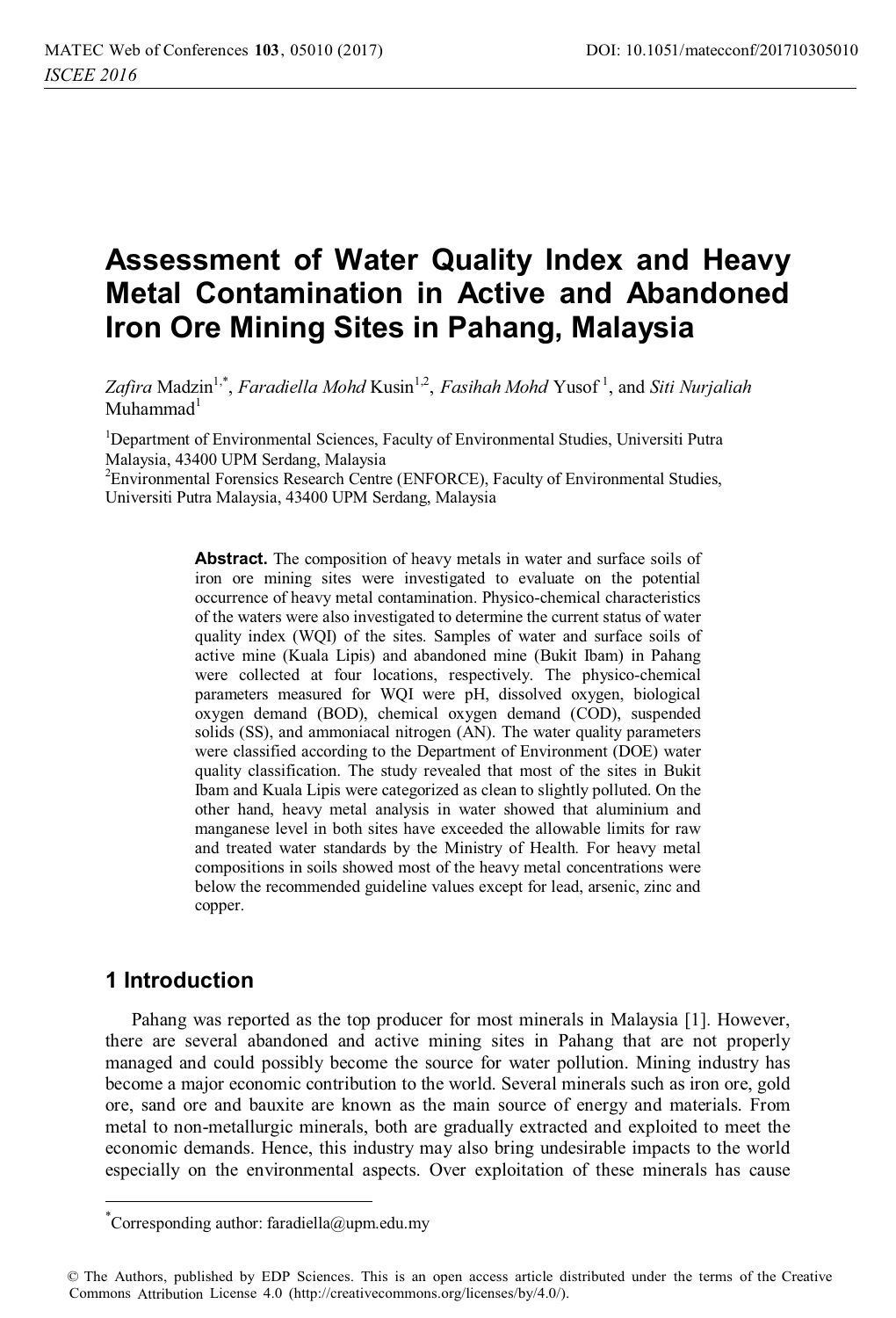excessive solid waste and wastewaters to remain untreated and discard hazardous substances to the biodiversity [2-6]. These toxic discharges which are the heavy metals and other trace elements can be uncontrollably percolated and penetrated to the soil and creating water and groundwater pollutions. A long-term exposure to heavy metals can be carcinogenic, affecting central and peripheral nervous system and circulatory effects [7]. High concentrations of heavy metals can cause potential risk to human health as heavy metal is easy to accumulate into the living tissues [8].

One of the serious problem that could arise from heavy metal contamination in mining industries is acid mine drainage (AMD). Acid mine drainage have resulted in serious pollution problem on surface or groundwater as well as in soil. AMD is acidic water that has high metal content formed by the reaction between oxygen and water in sulphide bearing minerals [9]. Hence, the objective of this research is to investigate the composition of heavy metals in water and surface soils of iron ore mining sites in Kuala Lipis and Bukit Ibam.

# **2 Materials and method**

### **2.1 Sampling sites**

The study was conducted at Kuala Lipis and Bukit Ibam where both are iron-ore mining sites. Four sampling locations were identified in Kuala Lipis while another four sampling sites were in Bukit Ibam. These iron mines are one of the top producers of iron in the state of Pahang as early as in the 1960s [10]. The Bukit Ibam abandoned mines were actively mined in 1960 and the iron mining activities have left hectares of abandoned ponds which have no buffer zone and the water can easily overflow to the river nearby during raining season. The iron ore mines in Kuala Lipis are still being mined actively in discrete areas but heavily connected to water stream (rivers). The sampling was carried out in June 2015 at location sites as shown in Fig. 1. Most of iron mining sites consist of Paleozoic and Mesozoic sedimentary rock sequence, which are dominated with limestone and shale then followed by volcanic and pyroclastic rocks [11].



**Fig. 1.** Map of mining study sites of Bukit Ibam, Kuala Lipis (Mineral and Geoscience Department Malaysia, 2014)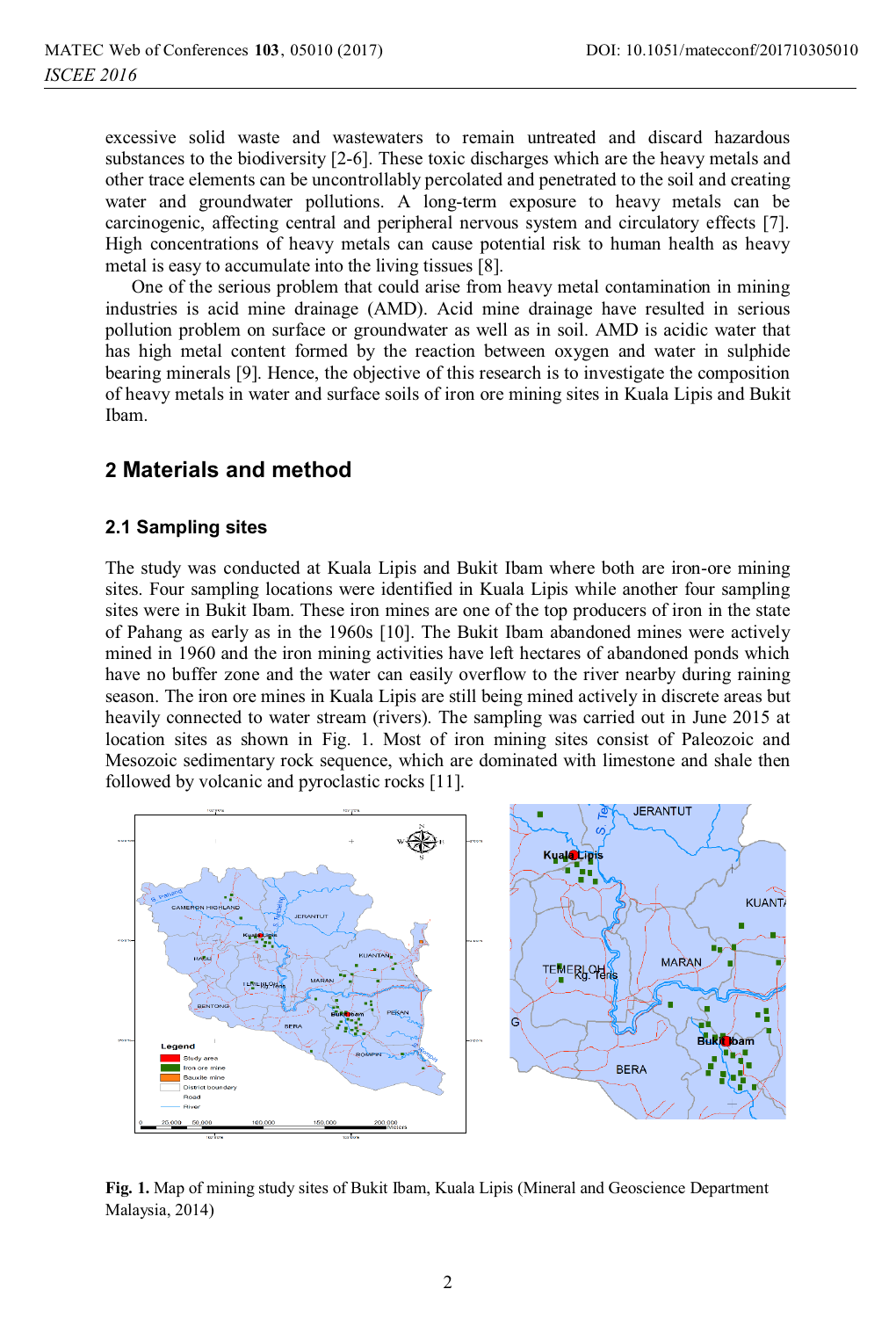### **2.2 Sampling of water and surface soil**

#### *2.2.1 Sampling of surface soil and water*

Water samples were collected with great care to prevent contamination. Water samples for BOD, COD, TSS and AN were collected at site and brought back to the laboratory for analysis. Samples for COD and AN were acidified with  $H_2SO_4$  until pH $\lt$ 2, whilst samples for BOD were analysed within 48 hours after sampling. Water pH and DO were measured on-site using Ultrameter 6P and a DO meter, respectively. Water samples for metal analysis were collected using 150ml clean polyethylene container and were preserved with 1% v/v  $HNO<sub>3</sub>$  until pH < 2. The water samples were filtered upon arrival to the laboratory and were analyzed using ICP-OES for metal elements (Cu, Fe, Mn, Pb, Zn, Cd, As, Cr, Ni and Al).

Samples of surface soils were collected at both active and abandoned iron mining sites. At each site, the soil were scooped into a clean polyethylene bags and then sealed and labelled. The sample of soils were kept in an icebox and brought back to the laboratory for further analysis. In the laboratory, all of the soil samples were oven dried for 3 hours at 105°c, pulverized into fine powder using mortar and pestle and then sieved using 2mm test sieve [12]. The preparation of samples was conducted accordingly to the USEPA (USEPA, 1996) method for heavy metal analysis. To extract heavy metal, acid digestion technique was used where 1.0g of dry soil samples were digested with aqua regia extraction method, using hydrochloric acid and nitric acid (ratio of 3:1) [10]. Then, the samples were analyzed for heavy metal (Fe, Pb, Cr, Cd, Zn, Cu, Mn, As, Cd, Cr and Ni) using inductively coupled plasma-optical emission spectrometer (ICP-OES).

#### *2.2.2 Water quality parameters assessment*

The Department of Environment (DOE) uses water quality index (WQI) to measure the water quality status in Malaysia. WQI serves as an indicator to discover the pollution levels and environmental basis in designation of classes for the beneficial use of National Water Quality Standards (NWQS) in Malaysia. It consists of series of sub-indices which are then compared to the given rating curve, combined and resulting in the final index [13]. The WQI index range from 0-100 where Class III, 0-59 (polluted), Class II, 60-80 (slighty polluted), and Class I, 81-100 (clean). The sub-indices that were specified to calculate WQI are the concentration of biological oxygen demand (BOD), chemical oxygen demand (COD), dissolved oxygen (DO), ammoniacal nitrogen (AN), total suspended solids (TSS) and pH [14,15]. Measurements of pH and DO were taken on-site whilst BOD, COD, TSS and AN were determined in the laboratory, and the WQI were calculated using equation 1[16];

$$
WQI = (0.22 * SIDO) + (0.19 * SIDOD) + (0.16 * SICOD) + (0.15 * SIAN) + (0.16 * SISS) + 0.12 * SIPH)
$$
 (1)

### **3 Results and discussion**

#### **3.1 water quality assessment**

For WQI assessment, the DOE-WQI was calculated for all sampling locations. The results of the WQI were shown in Table 1. From the observation, it is found that the lowest WQI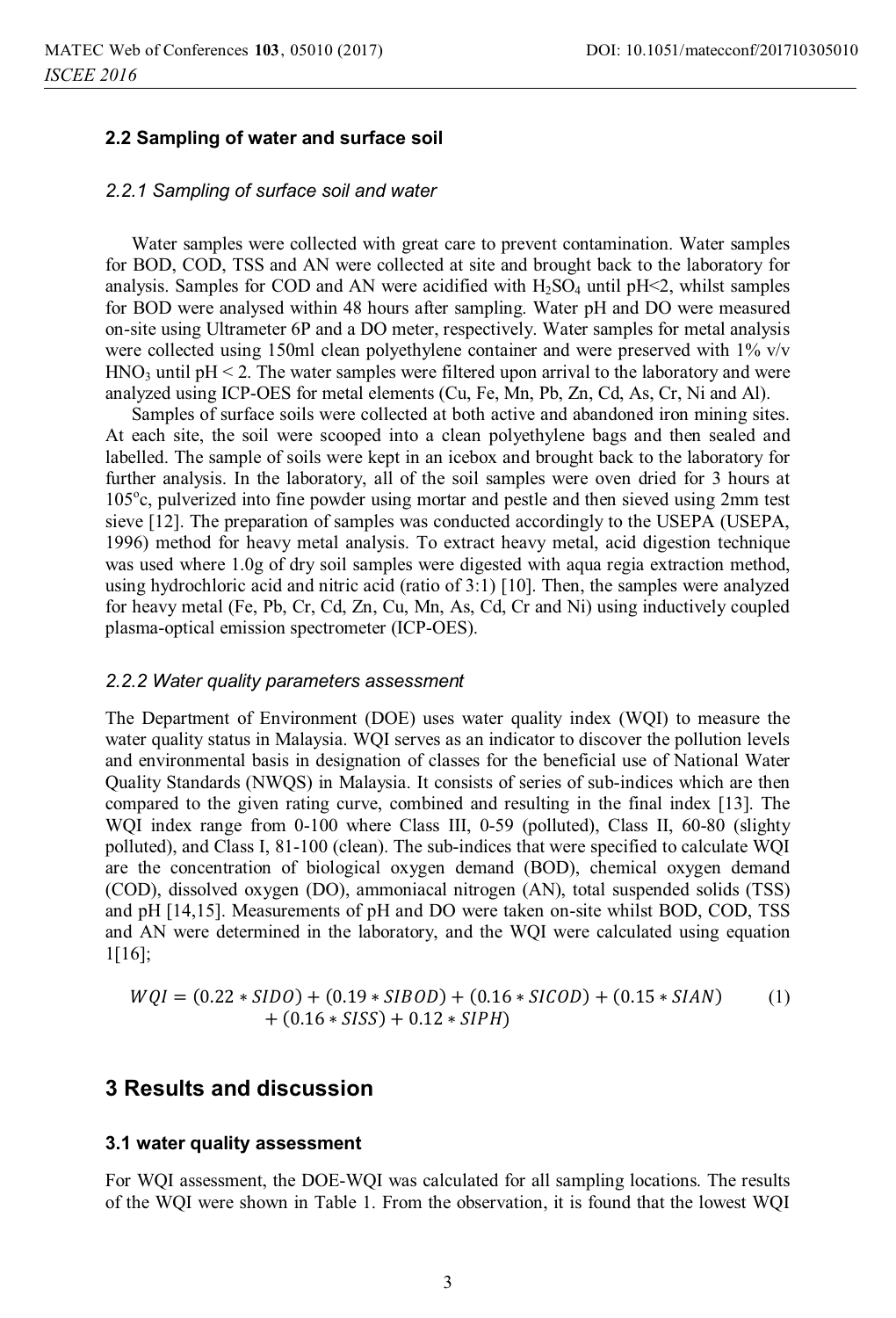was at S2 in Kuala Lipis (67). In Kuala Lipis, the WQI calculated was found in the order of S2<S4<S3<S1 (lowest to highest). S1 is a discharge just outside the mining area. S2 is a stream around the mining site. S3 is another discharge near S2 while S4 is a discharge that is close to resident area. S1 was classified as class I (clean) while S2, S3 and S4 were in class II which indicate that the water is clean but need further treatment if used as a raw water alternative (NWQS).

While in Bukit Ibam, the DOE-WQI resulted in clean status for all the four sites. In order of arrangement from lowest to highest, WQI was found in the order of  $S4 \leq S1 \leq S3 \leq S2$ . The highest value is 90 which is at S2 (a pond near mining site) and then S3 which is a discharge around the mining area. S1 is the river point nearest the iron mine and S4 is another discharge at the mining area. The Bukit Ibam mine site was the biggest iron mining site in Malaya during 1960s and was one of the largest mining site in Southeast Asia [10]. A study on the water quality status in Bukit Ibam found that the pH was acidic [9] and there is a potential of AMD (acid mine drainage) problem. Heavy metal contamination arising from mining industries has given tremendous harmful risk to the environment [17]. The clean status of water quality may be due to the fact that the mine has been left for more than 40 years and hence the heavy metal concentration have been decreased and segregated away through the surface and groundwater streams but also could be settled down and penetrated into the sediments [18].

Additionally, further water quality evaluation is required as WQI does not include major and trace element geochemistry to understand the behaviour of heavy metals in water [13]. It was concluded that there was no apparent contamination in the water quality for both mining sites observed as all the readings are below the standards given by the MOH and NWQS. Table 2 shows the heavy metal concentrations in water of both mining sites. From the concentration values in Kuala Lipis, all of the parameters are under the standard guidelines except for the value of Mn in both S1 and S2. Mn is a common metalloid found in iron ore mines [19] and due to the alkaline condition of the water pH, the Mn may not dissolved easily and remain in the water [20]. Such water are in concern because the Mn tends to stay in solution, and can be carried to downstreams and eventually into domestic waters. Whilst in Bukit Ibam, all parameters are still under standard limit except for Al and Mn. Al is common in many ores including iron ore. Al is very hard to reduce and has been contributed to a lot of aquatic related pollutions [21].

### **3.2 Sediment analysis**

Analyzing heavy metal concentrations in sediments/soils are an important reference indicator to water quality [22,23]. The values are compared with the UK Environment Agency standards (2008) and Canadian Counsils of Ministers of Environment (2011), due to the fact that Malaysia does not have its own standards for contaminated land. Table 2 shows the heavy metal compositions of the surface soils. Notwithstanding the WQI classification, it is interesting to note that in Kuala Lipis, all stations showed most of the heavy metal concentrations were below the recommended guideline values except for lead (Pb), arsenic (As) and copper (Cu). As illustrated in Table 3, S1 showed Pb, Cu and As which exceed the recommended values. S2 showed high content of Cu and As while S3 showed high concentrations of Pb and Cu. Whilst in BukitIbam abandoned mine, although the WQI status showed clean status, the heavy metal concentrations in the surface soils are high for all stations mainly Pb, Cu, Zn and As. As the mining sites are located at the oil palm plantation, apart from mining activities, the contribution of Zn in the agricultural soils might have contributed to the concentration of Cu in the soil. [21]. The concentrations or As has exceeded the allowable limit where the concentrations were the highest at S3 (632.5mg/kg), 268.5mg/kg (S1), 194.5mg/kg in S2 and 54mg/kg in S4, compared to 5.9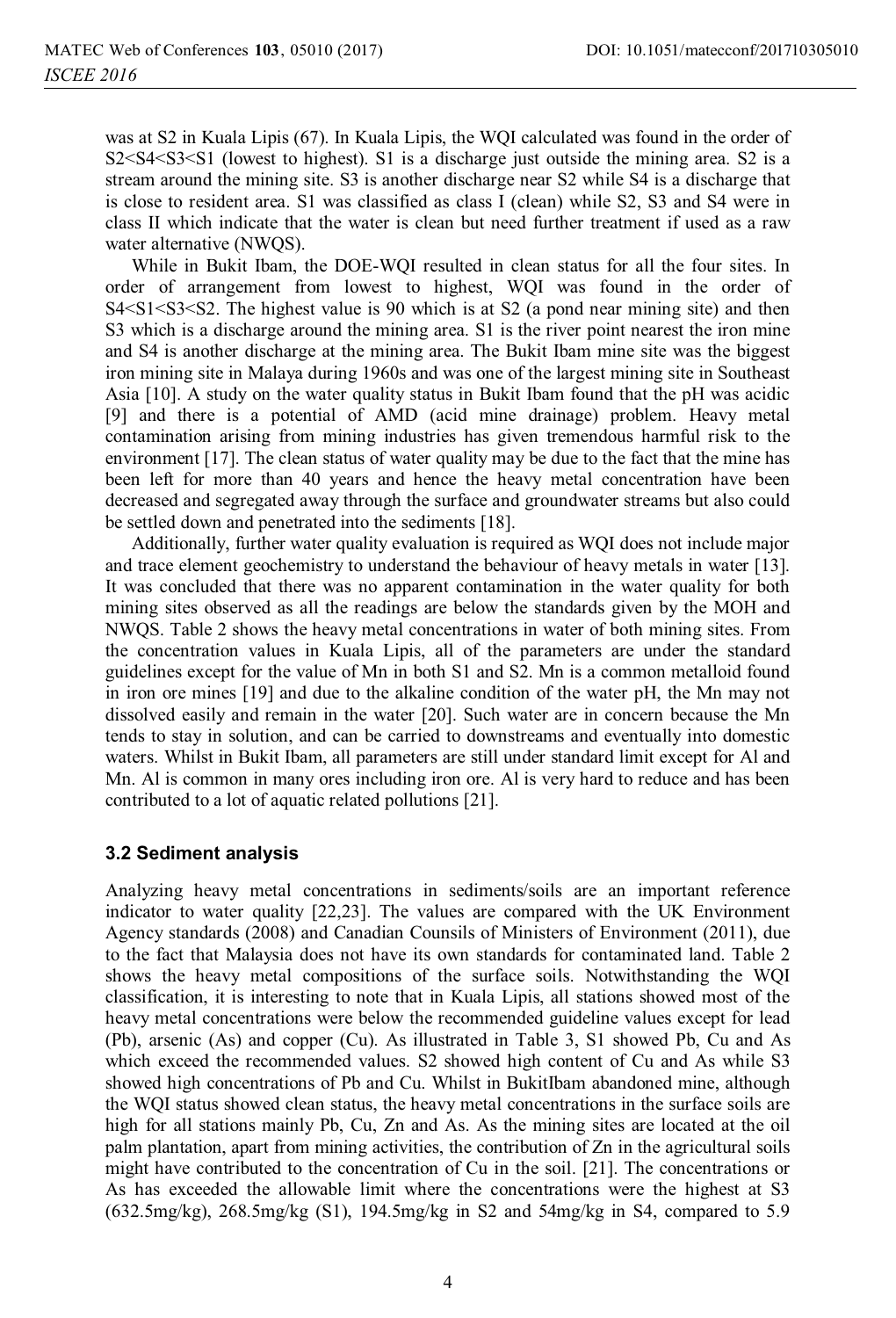mg/kg of the allowable limit by the Canadian Councils of Ministers of Environment (2011). The arsenic-containing minerals from the iron mine possibly mobilized during the mining activities and deposited to the sediments or soils and are still there even after 40 years. Therefore, it was found that several of these metals were at high concentration level and hence careful consideration has to be given upon potential remediation strategies.

With regard the effect on human health, heavy metal such as Pb, in mines and smelters could lead to acute Pb poisoning where the symptoms are headache, abdominal pain and lead encephalopathy. Research found that a long term exposure of Pb could cause memory deterioration and diminished intellectual capacity [24], whereby too much Cu in liver cells is harmful and lead to liver damage and other symptoms that give serious on health. As is a well distributed metalloid occurring in metal rocks and also has been taken up in daily foods. Despite that, inorganic arsenic is acutely toxic and large exposure to arsenic could also give a harmful effect to the human bodies which gives severe disturbance to the nervous and gastrointestinal systems, and also gangrenous changes (black foot disease) as reported in Taiwan [25].

| Location                                       | pH          | DO.    | <b>TSS</b> | <b>BOD</b> | $\rm COD$      | AN     | WQI | Class        | <b>Status</b> |
|------------------------------------------------|-------------|--------|------------|------------|----------------|--------|-----|--------------|---------------|
|                                                |             | (mg/L) | (mg/L)     | (mg/L)     | (mg/L)         | (mg/L) |     |              |               |
| Kuala Lipis (iron                              |             |        |            |            |                |        |     |              |               |
| ore mining)                                    |             |        |            |            |                |        |     |              |               |
| S1-Kuala Lipis                                 | 7.9         | 3.76   | 0.014      | 6.7        | 0.67           | 0.2    | 81  | Ι            | Clean         |
| discharge                                      |             |        |            |            |                |        |     |              |               |
| S2- Kuala                                      | 7.88        | 4.11   | 0.011      | 5.4        | 148.33         | 0.15   | 67  | $\mathbf{I}$ | Slightly      |
| LipisdischargeII                               |             |        |            |            |                |        |     |              | polluted      |
| S3- Kuala                                      | 7.86        | 2.75   | 0.022      | 3.6        | $\overline{2}$ | 0.2    | 78  | $\mathbf{I}$ | Slightly      |
| LipisdischargeIII                              |             |        |            |            |                |        |     |              | polluted      |
| S4- Kuala Lipis                                | 7.99        | 2.3    | 0.111      | 4.7        | 6.67           | 0.2    | 72  | $\mathbf{I}$ | Slightly      |
| discharge                                      |             |        |            |            |                |        |     |              | polluted      |
| <b>Bukit Ibam</b> (abandoned iron<br>ore mine) |             |        |            |            |                |        |     |              |               |
| S1-Bukit Ibam                                  |             |        |            |            |                |        | 85  | I            | Clean         |
| (river)                                        | 6.99        | 5.31   | 0.035      | 5.4        | 2.33           | 0.25   |     |              |               |
| S2- Bukit Ibam                                 |             |        |            |            |                |        | 90  | $\mathbf I$  | Clean         |
| abandoned mine                                 | 6.45        | 4.94   | 0.028      | 3.5        | 1.33           | 0.11   |     |              |               |
| pond                                           |             |        |            |            |                |        |     |              |               |
| S3- Bukit Ibam                                 |             |        |            |            |                |        | 86  | I            | Clean         |
| abandoned mine II                              | 7.96        | 5.25   | 0.004      | 4.6        | 3.33           | 0.42   |     |              |               |
| discharge                                      |             |        |            |            |                |        |     |              |               |
| S4- Bukit Ibam                                 |             |        |            |            |                |        | 84  | I            | Clean         |
| abandoned                                      | 7.76        | 5.02   | 0.068      | 4.7        | $\overline{7}$ | 0.38   |     |              |               |
| discharge                                      |             |        |            |            |                |        |     |              |               |
| MOH (2009)                                     |             | **     | $***$      | **         | **             | **     |     |              |               |
| (untreated raw                                 | 5.5-9.0     |        |            |            |                |        |     |              |               |
| water)                                         |             |        |            |            |                |        |     |              |               |
| MOH (2009)                                     | $6.5 - 9.0$ | **     | $***$      | **         | $***$          | **     |     |              |               |
| (treated water)                                |             |        |            |            |                |        |     |              |               |
| WHO (2009) &                                   |             | **     | $***$      | **         | **             | **     |     |              |               |
| <b>USEPA (2009)</b>                            | $6.8 - 9.2$ |        |            |            |                |        |     |              |               |
| EU drinking water                              |             | **     | $***$      | **         | **             | $***$  |     |              |               |
| standards (EU                                  | $6.5 - 9.5$ |        |            |            |                |        |     |              |               |
| directive 98/83/EC                             |             |        |            |            |                |        |     |              |               |

**Table 1.**Physico-chemical data of the waters

#Data presented are mean data (*n=*) for all parameters

\*\*not specified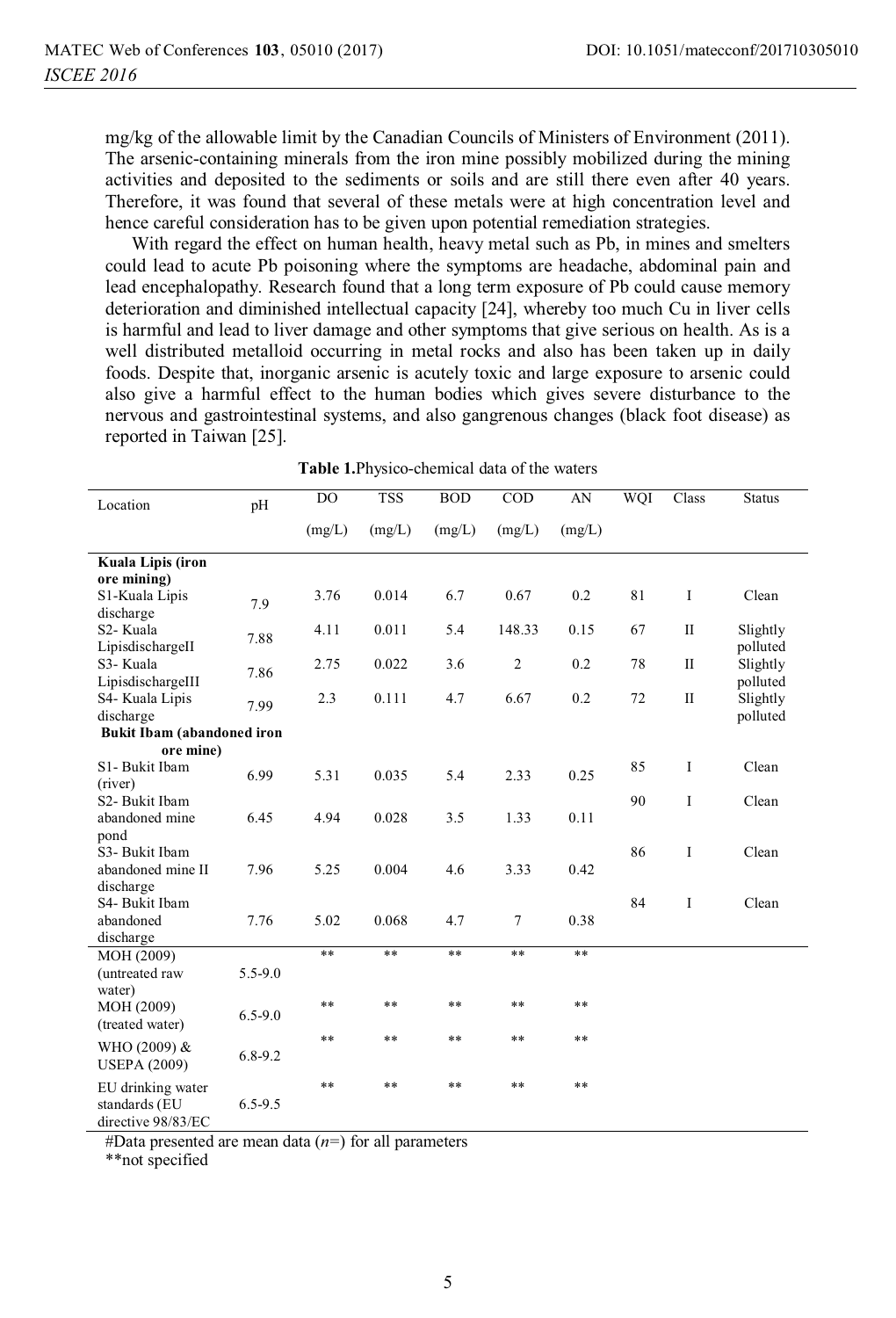| Location                | Cu    | Fe    | Mn    | Pb      | Zn    | Cd                                                                                          | Cr      | Ni      | Al    |
|-------------------------|-------|-------|-------|---------|-------|---------------------------------------------------------------------------------------------|---------|---------|-------|
|                         |       |       |       | mg/L    |       |                                                                                             |         |         |       |
| Kuala Lipis (iron       |       |       |       |         |       |                                                                                             |         |         |       |
| ore mining)             |       |       |       |         |       |                                                                                             |         |         |       |
| S1-Kuala Lipis          |       |       |       |         |       | $<$ LOD                                                                                     | $<$ LOD | $<$ LOD | 0.13  |
| discharge               | 0.003 | 1.299 | 0.297 | $<$ LOD | 0.008 |                                                                                             |         |         |       |
| S <sub>2</sub> - Kuala  |       |       |       |         |       | $<$ LOD                                                                                     | $<$ LOD | $<$ LOD | 0.084 |
| LipisdischargeII        | 0.002 | 0.377 | 0.77  | $<$ LOD | 0.005 |                                                                                             |         |         |       |
| S3- Kuala               |       |       |       |         |       | $<$ LOD                                                                                     | $<$ LOD | $<$ LOD | 0.079 |
| LipisdischargeIII       | 0.005 | 0.286 | 0.106 | $<$ LOD | 0.005 |                                                                                             |         |         |       |
| S4- Kuala Lipis         |       |       |       |         |       | $<$ LOD                                                                                     | $<$ LOD | $<$ LOD | 0.16  |
| discharge               | 0.006 | 0.111 | 0.01  | $<$ LOD | 0.003 |                                                                                             |         |         |       |
| <b>Bukit Ibam (iron</b> |       |       |       |         |       |                                                                                             |         |         |       |
| ore mining)             |       |       |       |         |       |                                                                                             |         |         |       |
| S1-Bukit Ibam           |       |       |       |         |       | 0.001                                                                                       | $<$ LOD | $<$ LOD | 0.345 |
| (river)                 | 0.025 | 0.104 | 1.027 | $<$ LOD | 0.642 |                                                                                             |         |         |       |
| S2- Bukit Ibam          |       |       |       |         |       | 0.001                                                                                       | $<$ LOD | $<$ LOD | 0.19  |
| abandoned mine          | 0.002 | 0.069 | 0.068 | $<$ LOD | 0.044 |                                                                                             |         |         |       |
| S3-Bukit Ibam           |       |       |       |         |       | 0.002                                                                                       | $<$ LOD | $<$ LOD | 0.089 |
| abandoned mine II       | 0.011 | 0.039 | 0.287 | $<$ LOD | 0.017 |                                                                                             |         |         |       |
| S4- Bukit Ibam          |       |       |       |         |       |                                                                                             |         |         |       |
| abandoned (sand         | 0.006 | 0.039 | 0.104 | 0.005   | 0.008 | <lod< td=""><td><math>&lt;</math>LOD</td><td><math>&lt;</math>LOD</td><td>0.054</td></lod<> | $<$ LOD | $<$ LOD | 0.054 |
| mine)                   |       |       |       |         |       |                                                                                             |         |         |       |
| MOH (2009)              |       |       |       |         |       |                                                                                             |         |         |       |
| (untreated raw          | 1.00  | 1.00  | 0.20  | 0.10    | 5.00  | 0.005                                                                                       | 0.05    | **      | **    |
| water)                  |       |       |       |         |       |                                                                                             |         |         |       |
| MOH (2009)              | 1.00  | 0.30  | 0.10  | 0.05    | 5.00  | 0.005                                                                                       | 0.05    | **      | 0.2   |
| (treated water)         |       |       |       |         |       |                                                                                             |         |         |       |
| WHO (2009) &            | 1.00  | 0.30  | 0.05  | 0.05    | 5.00  | 0.01                                                                                        | 0.05    | 0.02    | 0.2   |
| <b>USEPA (2009)</b>     |       |       |       |         |       |                                                                                             |         |         |       |
| EU drinking water       |       |       |       |         |       |                                                                                             |         |         |       |
| standards (EU           | 2.00  | 0.25  | 0.05  | 0.01    | **    | 0.005                                                                                       | 0.05    | 0.02    |       |
| directive 98/83/EC      |       |       |       |         |       |                                                                                             |         |         |       |

**Table 2.** Heavy metal concentrations in water

#Data presented are mean data (*n=*) for all parameters

\*\*not specified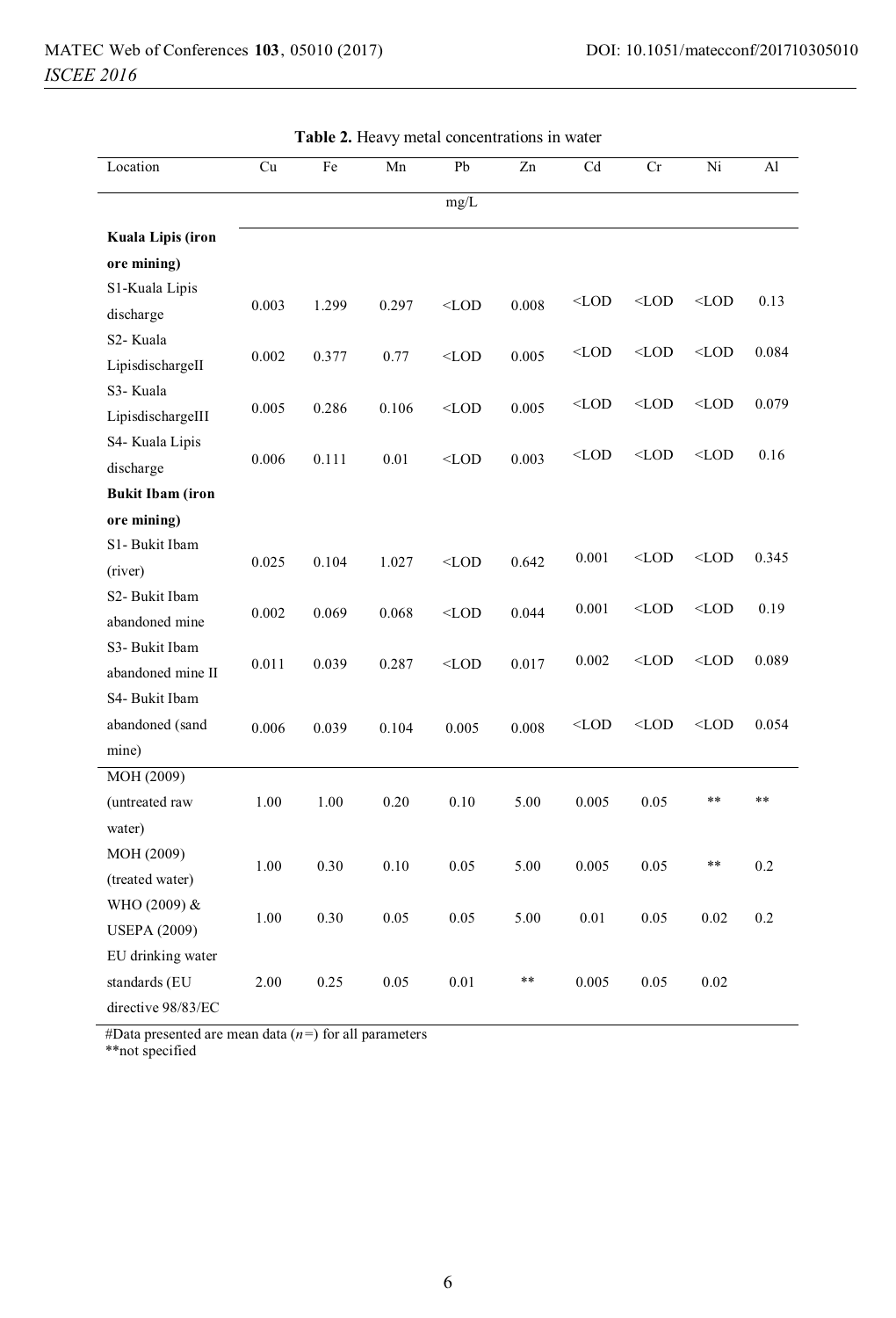| Station                                                                                                                          | Pb         | Cu          | Zn         | Mn              | Fe              | As        | C <sub>d</sub> | Cr            | Ni       |
|----------------------------------------------------------------------------------------------------------------------------------|------------|-------------|------------|-----------------|-----------------|-----------|----------------|---------------|----------|
|                                                                                                                                  | (mg/kg)    |             |            |                 |                 |           |                |               |          |
| <b>Kuala Lipis</b><br>(iron ore                                                                                                  |            |             |            |                 |                 |           |                |               |          |
| mining)<br>S1-Kuala Lipis<br>discharge                                                                                           | 63.5       | 97          | 106        | 2127.7          | 128550          | 20.5      | 0.37           | 7.89          | 1.45     |
| S2-Kuala<br>LipisdischargeII                                                                                                     | 32         | 165.5       | 116        |                 |                 | 46.5      | 0.42           | 6.94          | 2.99     |
| S3-Kuala<br>LipisdischargeIII                                                                                                    | 72.5       | 67.5        | 93         | 2213<br>2737    | 127350<br>68200 | 5         | 0.063          | 9.34          | 4.36     |
| <b>Bukit Ibam</b><br>(abandoned<br>iron ore mine)                                                                                |            |             |            |                 |                 |           |                |               |          |
| S1-Bukit Ibam<br>(river)                                                                                                         | 288.5      | 1798.5      | 1512.5     | 4478            | 134500          | 268.5     | 0.029          | 11.07         | 4.33     |
| S2- Bukit Ibam<br>abandoned mine                                                                                                 | 2195       | 1482.5      | 1542.5     | 4341            | 119600          | 194.5     | 0.06           | 0.24          | 7.96     |
| S3- Bukit Ibam<br>abandoned mine                                                                                                 |            |             |            |                 |                 |           | 0.04           | 5.96          | 1.34     |
| $\mathbf{H}$<br>S4- Bukit Ibam                                                                                                   | 344.5      | 2845        | 1691       | 5285            | 211050          | 632.5     | 0.042          | 2.47          | 1.99     |
| abandoned (sand<br>mine)                                                                                                         | 96.5       | 67.5        | 1682       | 920.5           | 75900           | 54        |                |               |          |
| Canadian<br>Council of<br>Ministers of<br>Environment<br>(2001)<br>UK                                                            | 35         | 35.7        | 123        | **              | $***$           | 5.9       | 0.6            | 37.3          | 18       |
| Environment<br>Agency (2008)<br>TEL - Threshold<br><b>Effects</b> Level<br>PEL - Predicted<br><b>Effects</b> Level<br>Background | 35<br>91.3 | 36.7<br>197 | 123<br>315 | **<br>**<br>400 | $**$<br>$**$    | 5.9<br>17 | 0.596<br>3.53  | 37.3<br>$***$ | 18<br>** |

**Table 3.** Heavy metal composition of the surface soils

#Data presented are mean data (*n=*) for all parameters

\*\*not specified

# **4 Conclusion**

In this study, the water quality index have been calculated for both active and abandoned mining sites studied in Pahang. According to DOE-WQI classification, the WQI of the sites range from Class I (clean) to Class II (slightly polluted) for both Kuala Lipis (active) and Bukit Ibam (abandoned) mining sites. Although the water quality shows no apparent contamination, further water quality evaluation were conducted to measure the heavy metal concentration. From the heavy metal compositions in water, Mn and Al parameters have exceeded the allowable limits for raw water in both sites respectively. On the other hand, it was found that the heavy metal concentrations in surface soils are below the recommended guidelines values except for Cu, Pb, Zn and As in most of the sites. Despite the findings from this study, it is recommended that further studies and monitoring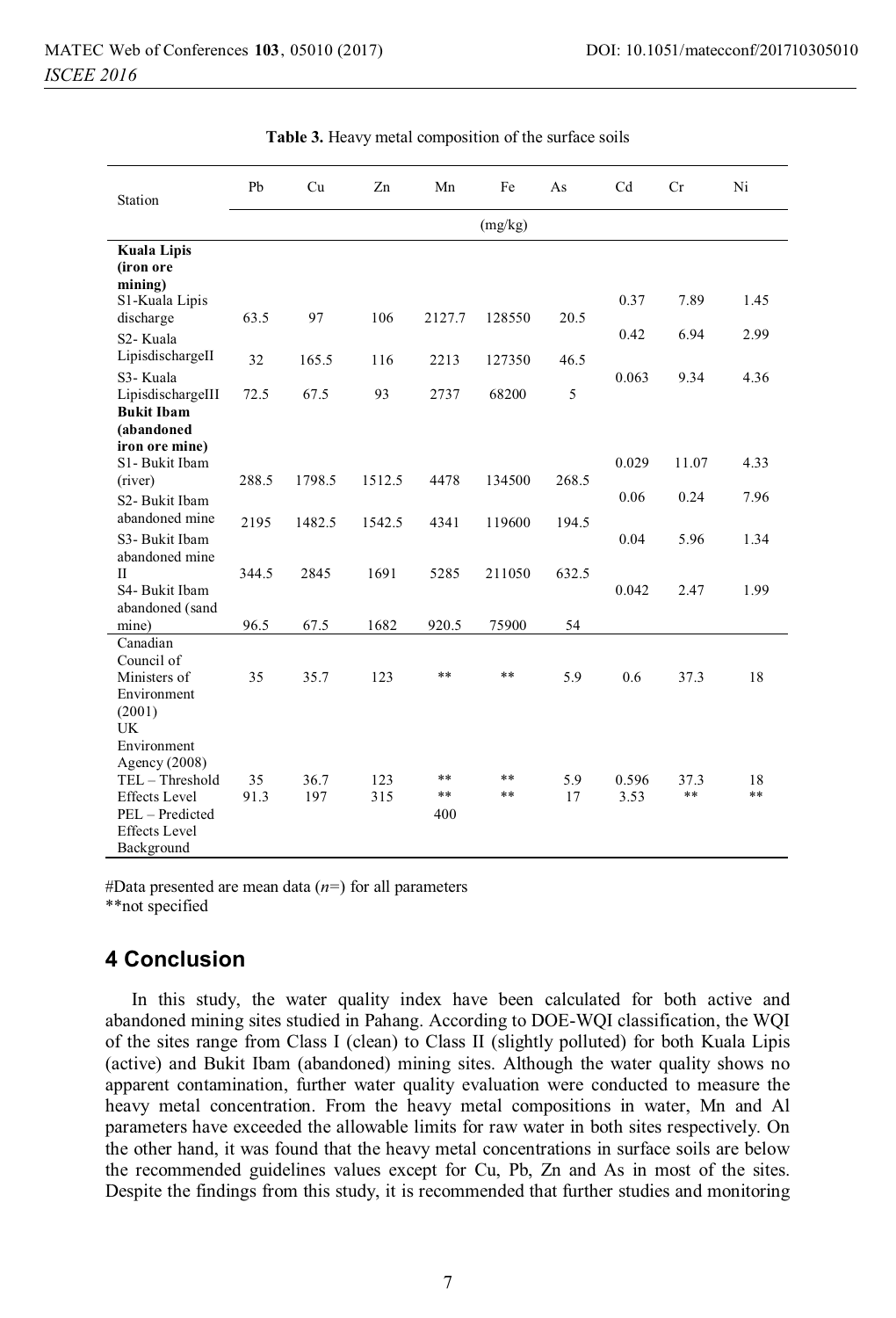should be conducted to assess long term impact of these heavy metals on the quality of river ecosystem and on human health.

The authors would like to give a special acknowledgement to the State of Pahang Government for giving permission to enter the site. The preliminary results presented here are only for the sake of learning and the results here are not certified by any registered analytical chemists.

## **References**

- [1] A. Ab Majid, H. Mohamed Shaharudin, S. Alias, E. Adnan, A. I. Ali Hassan, M Z. Ali, Malaysia mining industry by Minerals and geoscience department Malaysia,**81**,(2013)
- [2] M. Benvenuti, I. Mascaro, P. Lattanzi, P. Parrini and G. Tanelli, Minewaste dumps and heavy metal pollution in abandoned mining District of Boccheggiano Southern Tuscany, Italy. Environmental Geology*,***30**, 238-243,(1997)
- [3] R. Asklundand B. Eldvall, *Contamination of water resources in Tarkwa mining area of Ghana. Department of Engineering Geology*, Lund University, Sweden, (2005).
- [4] S. Wang andC.N Mulligan, Occurrence of Arsenic contamination in Canada: Sources behavior and distribution. Science of the total Environment, 366, 701-721,(2005)
- [5] M. C. Navorro, C. Perez-Sirvent, M.J. Martinez-Sainchez, J. Vidal, P.J. Tovar and J. Bech Abandoned mine sites as a source of contamination by heavy metals: A Case study in a Semi-Arid Zone. J. of Geochemical Exploration, **96**, 183-193,(2007)
- [6] P., Schwab, D.Zhu, and M.K.Banks, Heavy metal leaching from mine tailings as affected by organic amendments. **98**, 2935-2941,(2007)
- [7] Z. Madzin, M. F. Shai-in, F. M. Kusin, Comparing heavy metal mobility in active and abandoned mining sites at Bestari Jaya, Selangor, **30**, 232-237,(2015)
- [8] W.S. Wan Ngah and M.A. Hanafiah,Removal of heavy metal ions from wastewater by chemically modified plant wastes as adsorbents: a review, Bioresource Technology, **99**(10), 3935-3948,(2007)
- [9] Kumar, A., Mining contractors and engineers, **33**, (2013).
- [10]S. M. Diami, F. M. Kusin, Z. Madzin, Potential ecological and human health risk of heavy metals in surface soils associated with iron ore mining in Pahang, Malaysia. Env. Sci.Pollut. Res.,(2016)
- [11]W. Dzick and R.Carlson, Monument Mining Limited: Mengapur Project, Pahang State, Malaysia. Project No.V1165, Amended Technical Report, Vancouver Canada, 75,(2012)
- [12]W. Z, Wan Yaacob and N.S. Mohd Pauzi, Acid mine drainage and heavy metals contamination at abandoned and active mine sites in Pahang, Bulletin of the Geological Society of Malaysia, **55**, 15 - 20, (2009)
- [13]F. M. Kusin, M. S. M Zahar, S.N. Muhammad, N. D. Mohamad, Z.M. Zin, S.M. Sharif, Hybrid off-river augmentation system as an alternative raw water resource: the hydrogeochemistry of abandoned mining ponds, Environ. Earth Sci.,**75**(3), 1-15, (2016)
- [14]N,Mustapha,*Indices for water quality in a river*, Master's thesis, Asian Institute of Technology, Bangkok, (1981)
- [15]M.A. Haque, Y.F. Huang, T.S. Lee, Seberang Perai rice scheme irrigation water quality assessment. J. Institution of Engineers Malaysia,**71,** 42-49,(2010).
- [16]Department of Environment Malaysia(DOE), Interim National Water Quality Standards for Malaysia. Kuala Lumpur, (2008)
- [17]D.B. Johnson, K.B. Hallberg, Acid mine drainage remediation options: a review. Science of the total Environment, 338, 3-14,(2005)
- [18]L,B.Clarke, Coal Mining and Water Quality. London7 IEA Coal Research, **99**, (1995)